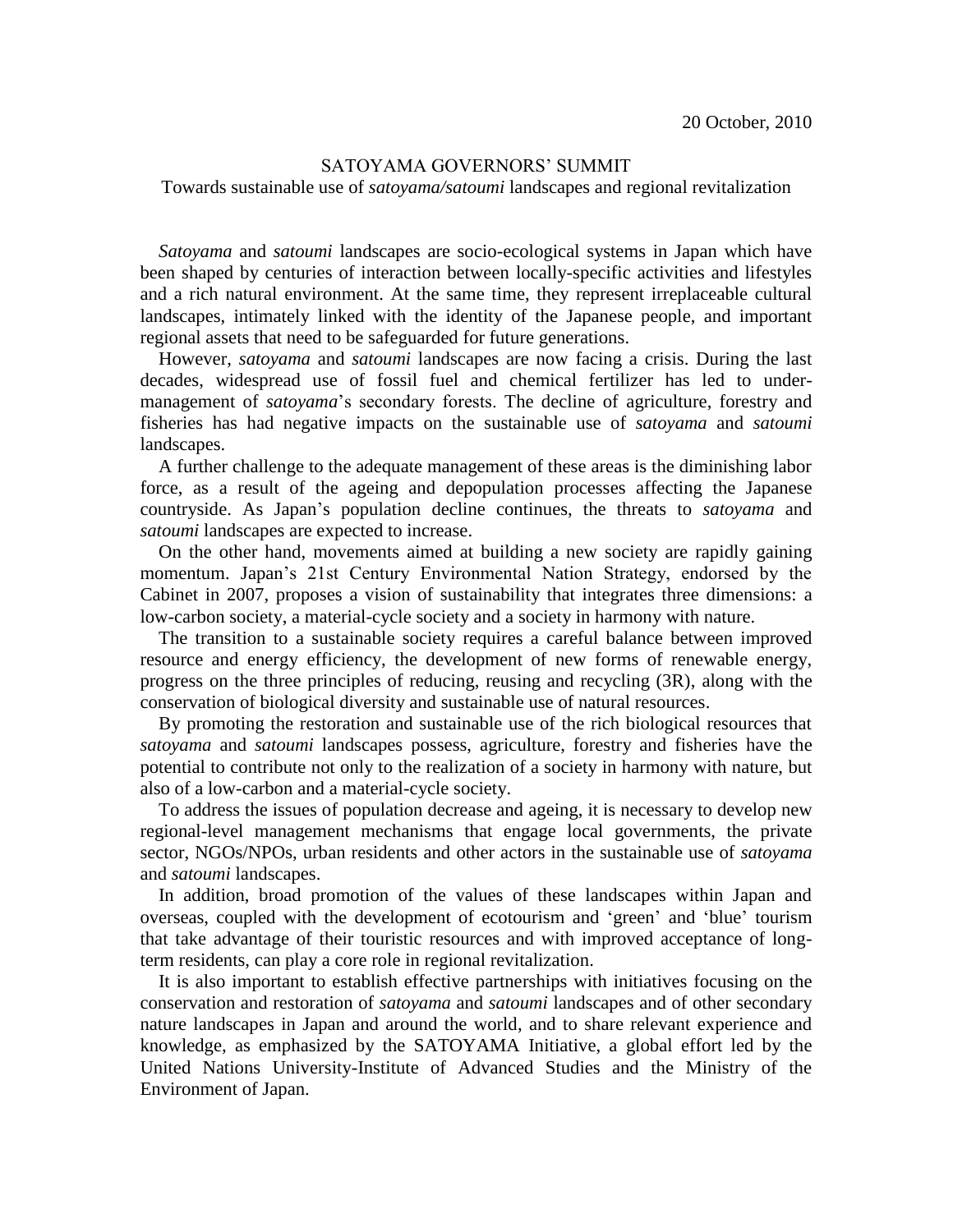The SATOYAMA Initiative collaborates with partners in Japan and worldwide, sharing approaches that draw on the values and wisdom associated with a diversity of ecosystem services, integrating traditional knowledge with modern science and exploring new forms of co-management, with the aim to build societies where humans and nature can coexist.

Developing of networks for sharing information and experiences and disseminating advanced initiatives through meaningful cooperation among regional policy makers both within Japan and worldwide is important for sustainable use of *satoyama/satoumi* landscapes and regional revitalization. Co-operation with International Partnership of SATOYAMA Initiative, which was launched on 19<sup>th</sup> October and a forum on cities and biodiversity, which will be established in conjunction with the  $11<sup>th</sup>$  Meeting of the Conference of the Parties to the Convention on Biological Diversity (CBD/ COP11) to be held in India in 2012 as an activity of CBD Cities and Biodiversity initiative, will be effective for this purpose.

The formulation of a long-term strategy for the revitalization of *satoyama* and *satoumi* landscapes proposed at the Satoyama Governors' Summit is expected to gain recognition, both within Japan and globally, as an approach that can make a major contribution to building a sustainable society and to local community development.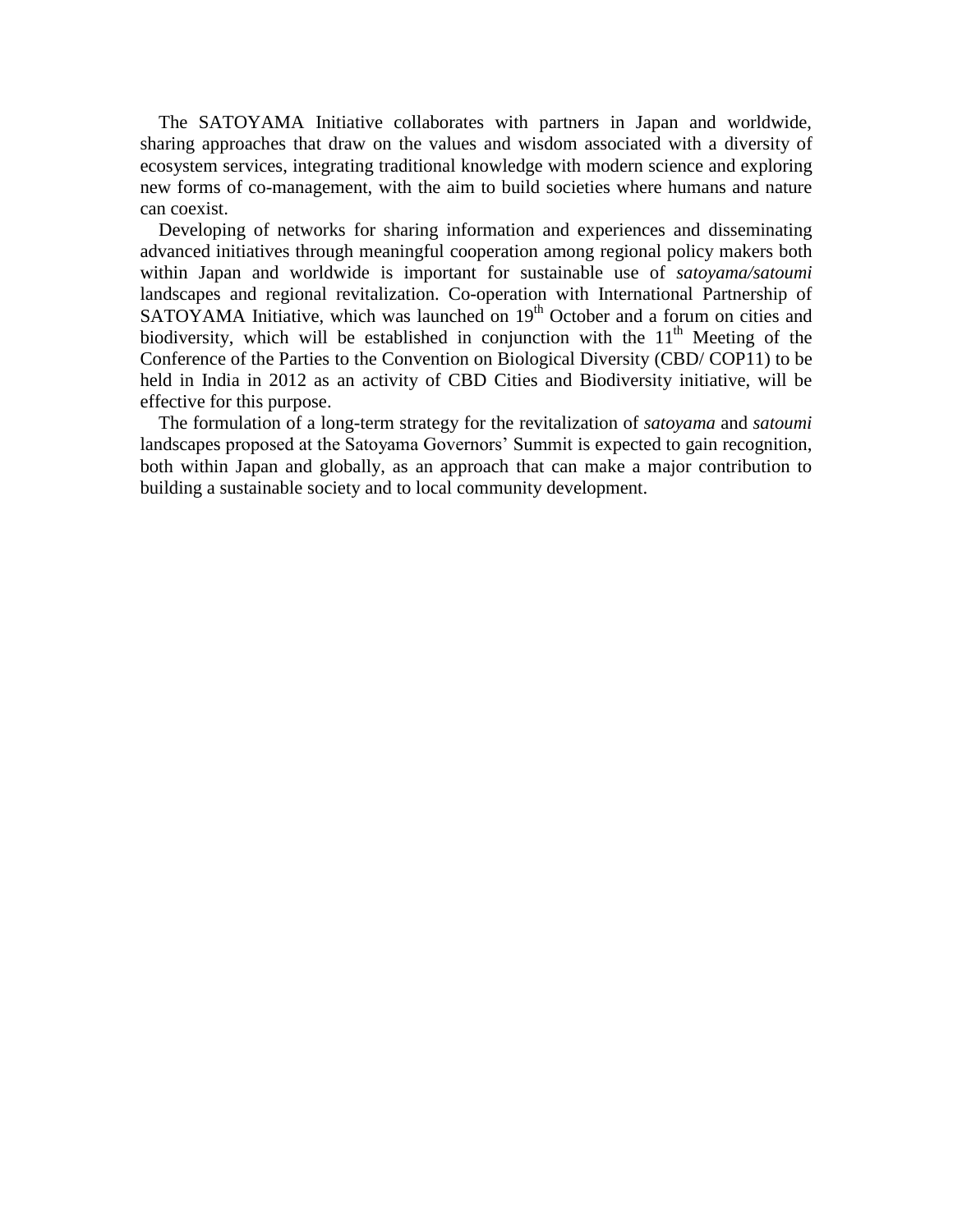## Reference:

- 1. Importance of regional-level efforts for the implementation of CBD
- The promotion of biodiversity conservation and sustainable use requires the concern and active participation of a variety of stakeholders, including national governments, in regional-level activities.
- While national legislation and initiatives are essential for establishing the general framework for the implementation of CBD at national level, it is at the local level that many resource use decisions are taken and where ideas on balancing biodiversity conservation and sustainable use with human wellbeing are confronted with a variety of place-specific realities.
- Thus, local government efforts aiming to balance biodiversity conservation and sustainable use of resources are extremely important in order to meet the CBD objectives.
- Japanese prefectures, which correspond in size to river and lake watersheds, can be regarded as the smallest units for planning the conservation of terrestrial habitats for mammals and birds. At the same time, they represent the intermediate level that bridges between local and global dimensions of biological and cultural diversity. Therefore, prefectures are important units for the implementation of biodiversity conservation policy through partnerships between national and local governments, the civil society and the private sector.
- The need of a greater focus on local level action has been emphasized in discussions on the revised Strategic Plan of the Convention to be adopted at COP 10 for the post-2010 period.
- 2. *Satoyama* and *satoumi* landscapes and biodiversity
	- While the creation of protected areas is crucial to preserving biodiversity in primary nature, with agricultural land and other human-dominated ecosystems accounting for an increasingly larger area of the Earth's surface, biodiversity loss cannot be halted without addressing issues of conservation and sustainable use of biodiversity in secondary nature.
	- In this context, it is important to conserve biodiversity in the secondary nature of *satoyama* and *satoumi* landscapes and to promote agriculture, forestry and fisheries that sustain it.
	- Japan's *satoyama* and *satoumi* landscapes take multiple forms, according to the various landforms and climates characteristic of each region. The diversity of *satoyama* and *satoumi* landscapes encompasses both their biological diversity and the traditional knowledge and local culture that they have nurtured. At the local level, it is essential to ensure that the generic concepts of '*satoyama*' and *'satoumi*' are translated into locally-specific conservation and use practices.
	- As illustrated by the shores and lagoons of Lake Biwa, *satoumi* landscapes are characterized by links between forests, rivers and standing bodies of water which provide diversified habitat space for biodiversity.
- 3. Highlights of biodiversity-relevant *satoyama* and *satoumi* policies of Japanese prefectures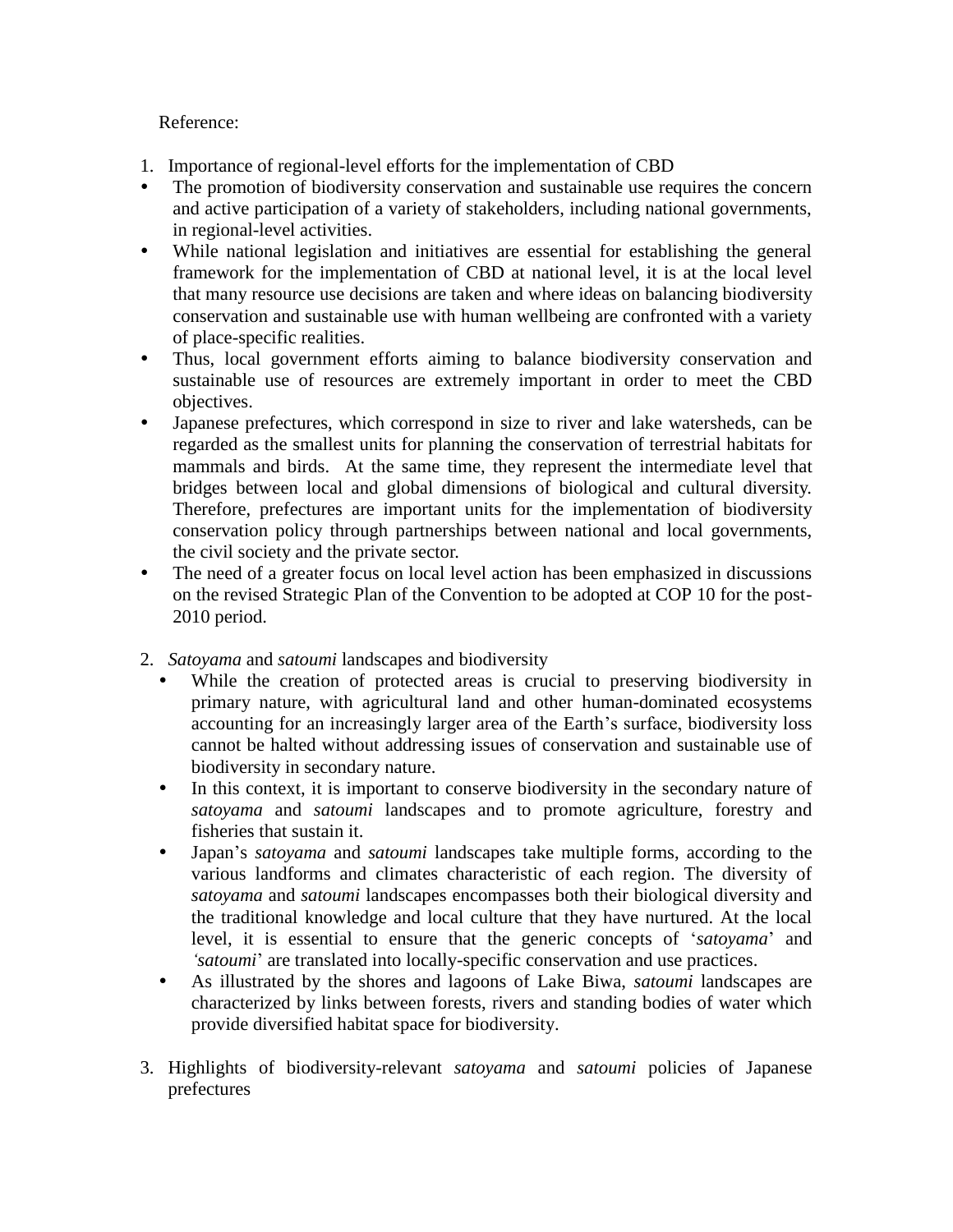(1) Linking research findings to policy making and implementation

- The design and implementation of policies based on the latest scientific findings are essential to ensuring efficient management of biodiversity.
- Innovative tendencies at prefectural government level include concerted efforts to link research findings to policy formulation, as seen in the case of Ishikawa Prefecture, which uses knowledge acquired through its participation in the Sub-Global Assessment of *Satoyama* and *Satoumi* in Japan (Japan SGA) and related research findings in the design of regional strategies and future policies.
- Providing assistance and incentives to research applicable to the formulation and implementation of biodiversity conservation and sustainable use policies represents an important component of local government activities.
- (2) Cross-sectoral policy integration and coordination
- Cross-sectoral approaches, which are vital to biodiversity conservation in *satoyama* and *satoumi* landscapes, require a high level of commitment and political will to engage traditionally separate departments into integrated processes of policy design and implementation. Such integrative cross-sectoral approaches are emerging among Japanese prefectural governments, where environment, forestry, agriculture and water management departments work together to integrate biodiversity conservation goals into their policies.

(3) Representative initiatives at prefectural level

- In Aichi Prefecture, various initiatives have been carried out since the formulation in 2009 of the Aichi *Environment Conservation Strategy*. These have included several projects aiming to integrate ecosystem conservation with regional development. The possibility of establishing an ecosystem network using compensatory mitigation is also being explored through a model project. A map of suitable habitats for indicator species (the *Aichi Biodiversity Potential Map*) has been produced to outline the grand design of biodiversity conservation at prefectural level and to support the establishment of this ecosystem network.
- Ishikawa Prefecture is now in the process of formulating its *Biodiversity Strategy Vision* (tentative title), which aims to enhance biodiversity in the prefecture through the adequate use and conservation of *satoyama* and *satoumi* landscapes, while promoting a more sustainable relationship between humans and the natural environment which can be bequeathed to future generations. Upcoming measures will focus on new forms of *satoyama/satoumi* landscape development through multistakeholder participation.
- Shiga Prefecture is implementing a project that seeks to convert rice fields and other forms of land use around Biwa Lake into a cradle for fish and other living organisms. The project also aims to restore ecological links between rice fields and the lake and to contribute to the revitalization of agricultural activities in the region through the branding of rice products, approaching biodiversity conservation from a human wellbeing perspective.
- In recognition of the need for a society-wide approach to biodiversity conservation and sustainable use, Shizuoka Prefecture has been engaging in initiatives to protect